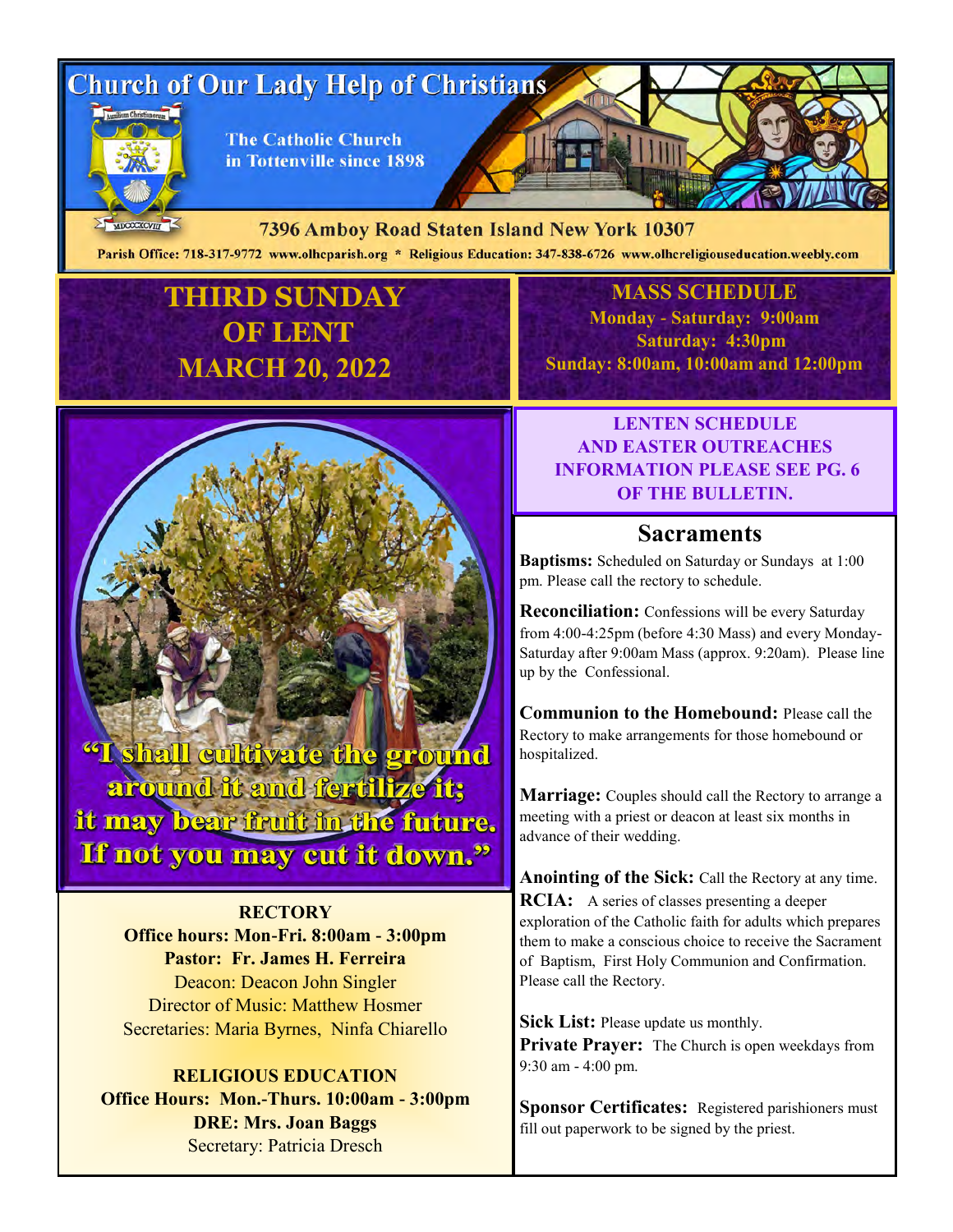| <b>THIRD SUNDAY OF LENT MARCH 20, 2022</b><br><b>PG. 2</b>                 |                                                                                                                                                 |                                                                                           |
|----------------------------------------------------------------------------|-------------------------------------------------------------------------------------------------------------------------------------------------|-------------------------------------------------------------------------------------------|
| <b>WEEKLY MASS INTENTIONS</b><br><b>BEGINNING SATURDAY, MARCH 19, 2022</b> |                                                                                                                                                 | <b>MEMORIAL OFFERINGS</b><br>Week of March 19, 2022                                       |
| 9:00am:                                                                    | <b>Alvera Panarella and Louis Panarella</b>                                                                                                     | <b>Bread and Wine</b><br><b>The People of our Parish</b>                                  |
| 4:30pm:                                                                    | Requested by Lucille LaSalandra<br><b>Anne Ardigo and Lorraine Rossi</b><br>Requested by Roseanne and Joseph Gloria                             | <b>Sanctuary Lamp</b>                                                                     |
| SUNDAY, MARCH 20, 2022                                                     |                                                                                                                                                 | <b>The People of our Parish</b>                                                           |
| 8:00am:<br>10:00am:<br>12:00pm:                                            | <b>The People of our Parish</b><br>Mike Porto, Sr.<br>Requested by Your Loving Family<br>Frank Angileri<br>Requested by Maria and Luigi Gallaro | <b>Altar Candles</b><br><b>The People of our Parish</b>                                   |
| <b>MONDAY, MARCH 21, 2022</b>                                              |                                                                                                                                                 | <b>NO FLOWERS DURING LENT</b>                                                             |
| 9:00am:                                                                    | <b>Margaret Perrone</b><br>Requested by The Pallante Family                                                                                     | <b>WEEKLY SACRIFICIAL</b><br><b>OFFERINGS: 3/6 &amp; 3/7:</b>                             |
| TUESDAY, MARCH 22, 2022                                                    |                                                                                                                                                 | \$7,298.<br>which includes parish pay<br>PLEASE NOTE:                                     |
| $9:00$ am:                                                                 | <b>Marie Cipaldo</b> (13th Anniversary)<br>Requested by Donna Schoer and Dawn Morales                                                           | IF YOU ARE NOT ATTENDING MASS, YOU<br>CAN SUBMIT YOUR WEEKLY<br><b>CONTRIBUTIONS BY</b>   |
| <b>WEDNESDAY MARCH 23, 2022</b>                                            |                                                                                                                                                 | CONNECTING TO WESHARE AT<br>olhcparish.churchgiving.com<br>or call 1-877-316-0260         |
| 9:00am:                                                                    | <b>John DeLuca</b><br>Requested by Mr. and Mrs. A. D'Esposito                                                                                   | OR DROP OFF YOUR ENVELOPES IN THE<br>RECTORY MAILBOX.                                     |
| THURSDAY, MARCH 24, 2022                                                   |                                                                                                                                                 | <b>Crossroad Collection</b><br><b>Every 4th Sunday after all Masses</b>                   |
| 9:00am:                                                                    | <b>Connie Smith</b><br>Requested by Your brother-in-law, Jack                                                                                   | <b>50/50 Club</b><br>\$5.00 Donation You cant win it if you're<br>not in it!              |
| FRIDAY, MARCH 25, 2022                                                     |                                                                                                                                                 | <b>First Friday</b>                                                                       |
| 9:00am:                                                                    | Jean Palladino<br>Requested by Your Loving Daughter                                                                                             | Mass at 9:00 am<br><b>Adoration/Benediction AT 9:30am</b>                                 |
| 6:00pm: Holy Hour with Confessions<br><b>7:00pm: Stations of the Cross</b> |                                                                                                                                                 | <b>Recitation of the Rosary</b><br>Daily after the 9am Mass                               |
| <b>SATURDAY, MARCH 26, 2022</b>                                            |                                                                                                                                                 | <b>Rosary to Our Lady of Fatima</b><br>The 13th of every month 6:00 pm                    |
| 9:00am:<br>4:30pm:                                                         | <b>James L. Burke</b><br>Requested by Margaret Burke<br><b>The People of our Parish</b>                                                         | <b>St. Edward's Food Pantry</b><br>6581 Hyland Boulevard SINY<br>1st Weekend of the Month |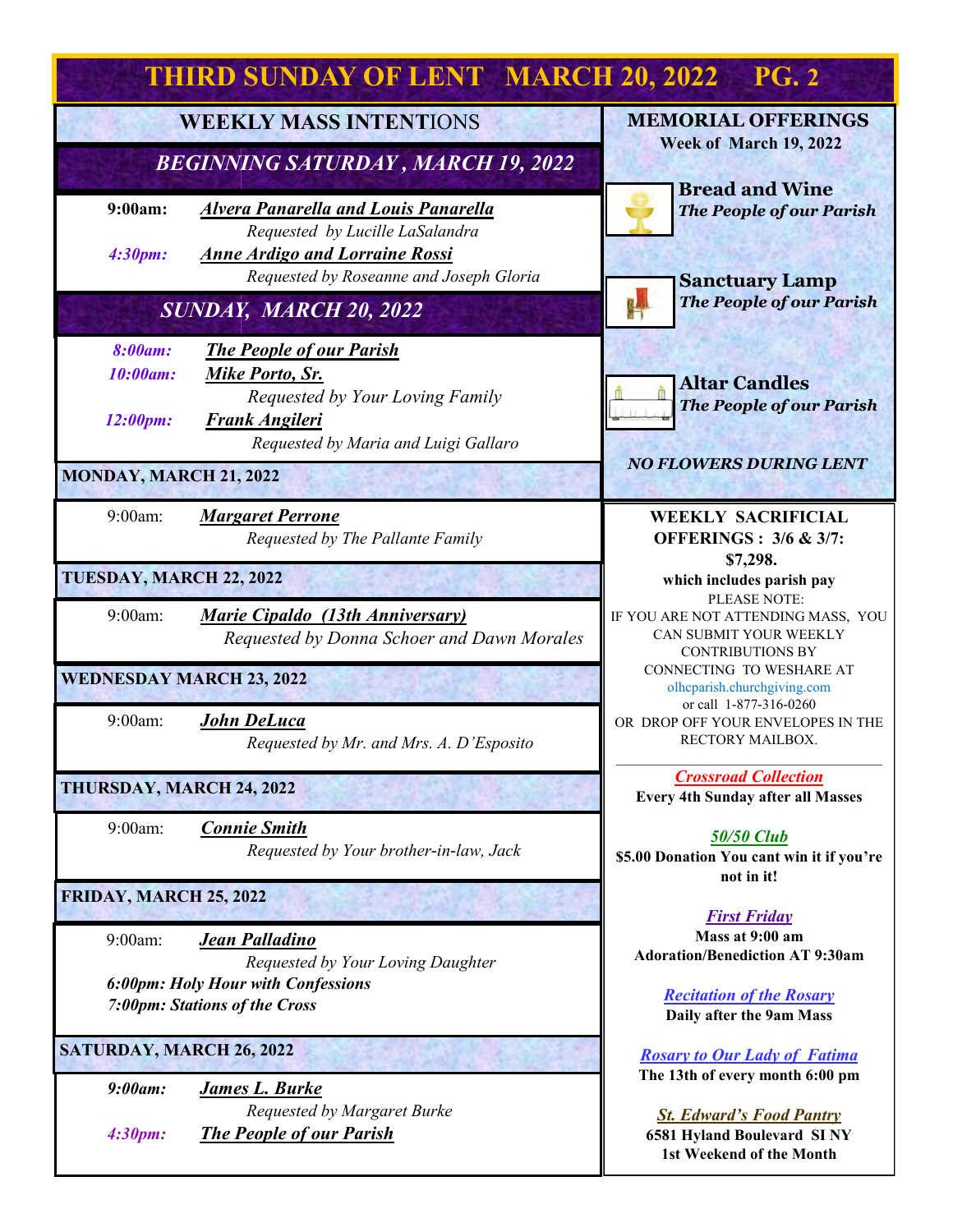

### *Holy Water*

*Holy Water is a very important sacramental in the life of the Church. Holy Water is made with a prayer of blessing from the priest. In the Rituale Romanum, the prayer of blessings over the water makes clear its use for the faithful. It is to pray for protection against evil, for protection against disease and all other uncleanliness, and to bless places where the faithful live and work. While a priest uses Holy Water often in the blessings of other sacramentals, the faithful are free to use Holy Water in their daily life whenever they find helpful. They can bless themselves with it. They can sprinkle it in their homes, places of work, or any other place. When using Holy Water, we should ask the Lord for protection from the devil, evil spirits, sin, disease, and impurity. The water should remind us as well of the waters of our baptism.*

*On the feast of the Epiphany, the Roman Ritual provides for a special blessing of water in memory of the Baptism of Christ in the Jordan river. This blessed water is blessed with very strong prayers against the power of the devil. So when we feel insecure, attacked by sin, experience temptation, or sense demonic influences, one of the things we can do is use Holy Water accompanied by prayer. All of this comes from our sacramental understanding, that through physical means, spiritual grace can come, especially when we are properly disposed. When we do something in faith, God hears us.*

*We keep a vat of Holy Water in the back of the church, which is regularly changed and blessed with the proper prayers. Feel free to get a bottle and take some home with you to use in your daily prayer. Some people have personal fonts in which to keep holy water and bless yourself. Whatever we can do to bring faith in our daily life helps us in battle against sin and in our desire to become closer to God. Just one danger to is approach Holy Water in a superstitious way. Remember that the use of Holy Water should be accompanied by faith and we should never subject the sacramentals of the Church to ridicule by outsiders by inappropriate use.*

*Fr. James Ferreira, Our Lady Help of Christians Pastor*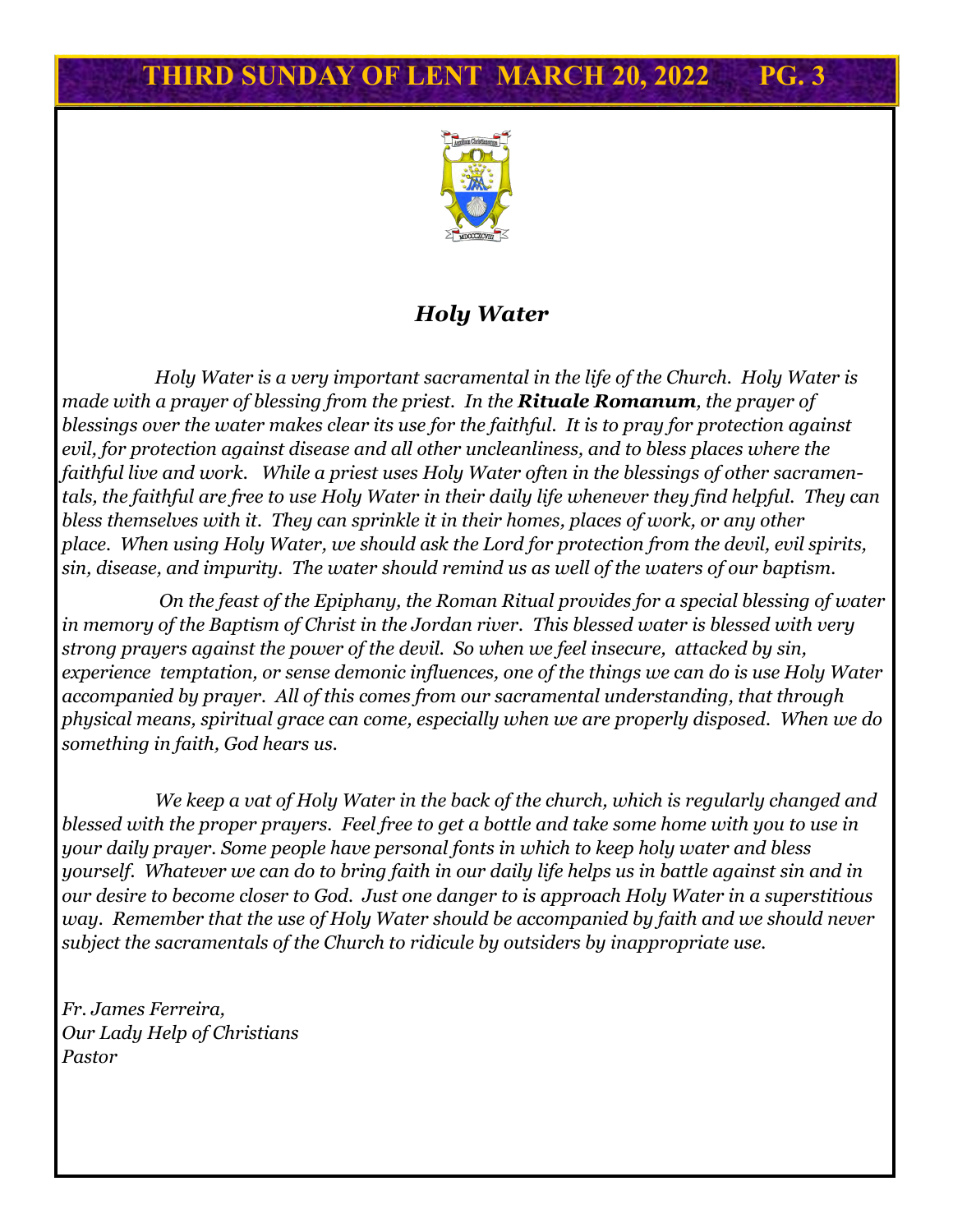

Let us pray for all the deceased of the Parish

**Our Lady Help of Christians welcomes** all newly baptized to your new Parish Family

#### **PLEASE PRAY FOR OUR SERVICE MEN AND WOMEN**



*ANDREW S. ASWARD SC STEVEN DENOBLE AFGHANISTAN PAUL ALBANESE ROMANIA BRIAN P. FLEMING KUWAIT DIANA ALBANESE WASH. STATE MASON MORGANTE NC THOMAS BROWN AFGHANISTAN SHAWN ROBINSON WA MICHAEL DEDDO, III ALASKA* 

*DAVID BAGGS NY CODY ROBSINSON NC*

#### **PLEASE PRAY FOR THE PEOPLE OF OUR**  Skip Fiore **PARISH Please let the rectory know if you would like to remove anyone from this sick list.**

**Thank you \_\_\_\_\_\_\_\_\_\_\_\_\_\_\_\_\_**

Alexander Angelo Alberga Robert Alongi Anna Ambrosole Jake Aspinall Aubrey Roseann Brock Joseph Burzo Stephen Cacase Patricia Calabrese Theresa Cardinale Salvatore Cortes Carmela Luca Carsen Dennis Castelli Mike Chadwick Stacey Cohen Sylvia Cohen Sharonlee D. Joseph D'Angelo Daniel Danny Elvira DeLuzio Ellen Derowki Andrew DiLorenzo John Dilgen Barbara Doty Marie Dunigan Dennis Emperor Nicolette Falzone Maryann Fazio Joe Ferrari

Ramona Fogelstrom Nancy Flynn Emilyrose Gagliardi George Gina Laura Grzeskowiak Kian Griffiths Debra Houshmondrad Thomas Jacob Jeremy Kathy Robert Kilsby Thomas Kilgannon Nancy King Gianna Kovacs Rafael Laskowski Maria LaSorsa Ginnie Ledwon Flora Lucchese Ralph Lucchese Joseph Liotine Anthony Lodareo Scuoto Maisco Ed Malley Matthew Maureen G. Ken McCall Joseph Mariconda Peter Marsh Patty McNichol Vincent Merola Franco Migliorini Roberta Miro Peter Monfasani Joan Orena Linda Palermo SPC Sean Pesce Raymond Perry, Jr. Robert Robin Rodolfo

Frances Rotunno Philip Russo Edward Svennigsen Jordan S. Patricia Savino Stephanie Christopher Seiler Stacey Strongarone Gladys Tanecredi Tara Justin Too Carl Termine, Jr. Aiden Truscelli Annette VanTine Wayne Kathy Whitehurst Joseph Yasso

*Shirley Jean Radcliffe Dolan, the mother of Cardinal Timothy M. Dolan and " the matriarch of the Dolan family, went home to the Lord March 12, Cardinal Dolan said".*



*On behalf of Our Lady Help of Christians we express our deepest sympathy to Cardinal Timothy Dolan and his family.* 

*"Eternal rest grant unto her O Lord, And let perpetual light shine upon her." May she rest in peace.* 

# **Cardinal's 2022 Annual Stewardship Appeal**



Lord, to Whom **Shall We Go?** 

The 2022 Cardinal's Appeal has begun! At its core, the Appeal exists to fund the vast educational, charitable, and pastoral outreach of our archdiocese, all of which serve to make Christ known in the world.

#### **Visit** cardinalsappeal.org/donate to make your gift today!



 $5%$ 

**ARDINAL'S** 

1011 First Avenue, 14th floor, New York, NY, 10022 646-794-3300 · cardinals.appeal@archny.org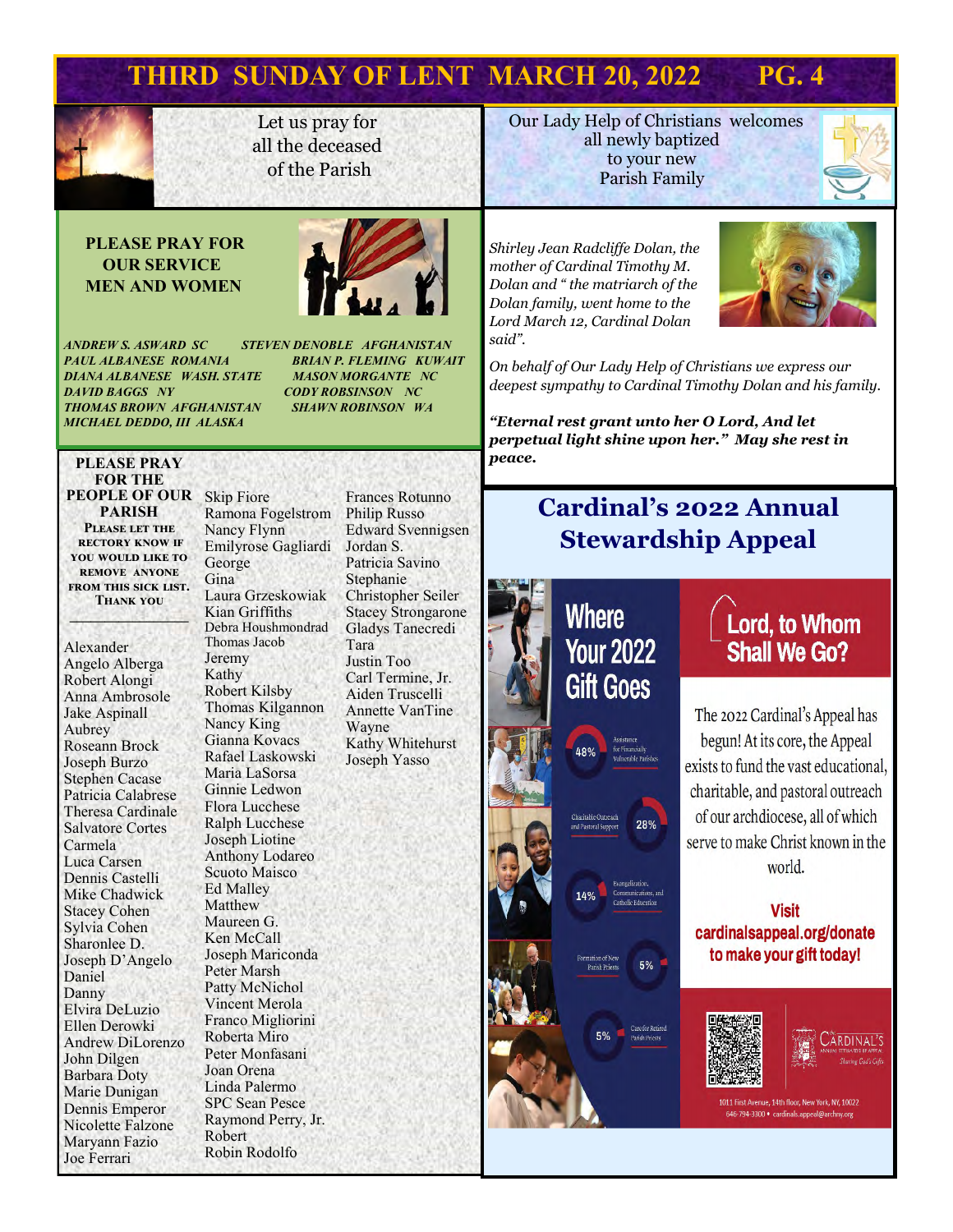### **RESPECT LIFE NEWS**

**You can protect mothers and children** by joining this worldwide mobilization to pray and fast for an end to abortion!

### **40DAYSFOR LIFE**

 **Here's how to take part in 40 Days for Life in our community. HELP SAVE LIVES IN STAT-EN ISLAND EVERY SATURDAY IN LENT: COME PRAY WITH US. PRAYERFUL WITNESS AT:S.I. UNIVERSITY HOSPITAL (NORTH) FOR MORE INFOR-MATION ON HOW TO GET INVOLVED: CALL 646-267-64**56 or 40daysforlife.com/ **StatenIsland** 



**PALM CROSSES BEING SOLD THE WEEKEND OF APRIL 2ND AND APRIL 3RD. ALL PROCEEDS TO BENEFIT UKRAINE.** 

**Also, if we have crosses left, they will also be sold the Weekend of April 9th and 10th**

### **PARISH EVENTS**

**SAVE THE DATE!!! FRIDAY, JUNE 17TH ANNUAL GOLF OUTING SAVE THE DATE: FRIDAY JUNE 17TH More information to follow.**

#### **MUSIC MINISTRY: DIRECTOR:**

 MATTHEW HOSMER For all music needs and information, please contact Mr. Hosmer at: OLHCmusicdirector@gmail.com

### **RELIGIOUS EDUCATION NEWS**

**Office hours: Monday through Thursday 10:00 Am to 3:00 PM**

**Office Phone: 347-838-6726 Office Cell Phone: 718-227-2441 Email: joan.baggs@olhcparish.org**

#### **Announcements**

**Lenten Projects**

**Pray, Fast and Give Alms! We are collecting alms for the Missionary Childhood Association. We are asking our 4th, 5th, 6th and 7th Graders to contribute.** 

**There is a box outside our office for gently used First Communion attire. Dresses, veils, Suits, and shoes can be placed in the box outside of our office in the lower church. These will be given to First Communicants in need.** 

**Children's Easter Outreach** 

**Donations of candy, baskets, cellophane, Easter grass and other Easter Basket items will enable us to provide baskets as part of our Annual Easter Outreach. We are also accepting pre- made Easter Baskets. Last year we donated 100 baskets as part of this wonderful event. We will need** 

**Baskets, Easter Grass, Plastic Eggs, wrapped candy, cellophane bags to wrap baskets and other Easter Basket items in. Items due no later than April 3rd.** 

**Palm Cross Sale the weekend of April 2nd and 3rd. Proceeds to benefit Ukraine .** 

*Meet and Greet with the Easter Bunny will be on Palm Sunday after the 10am Mass.* 



*Have a blessed week, Mrs. Joan Baggs, DRE*